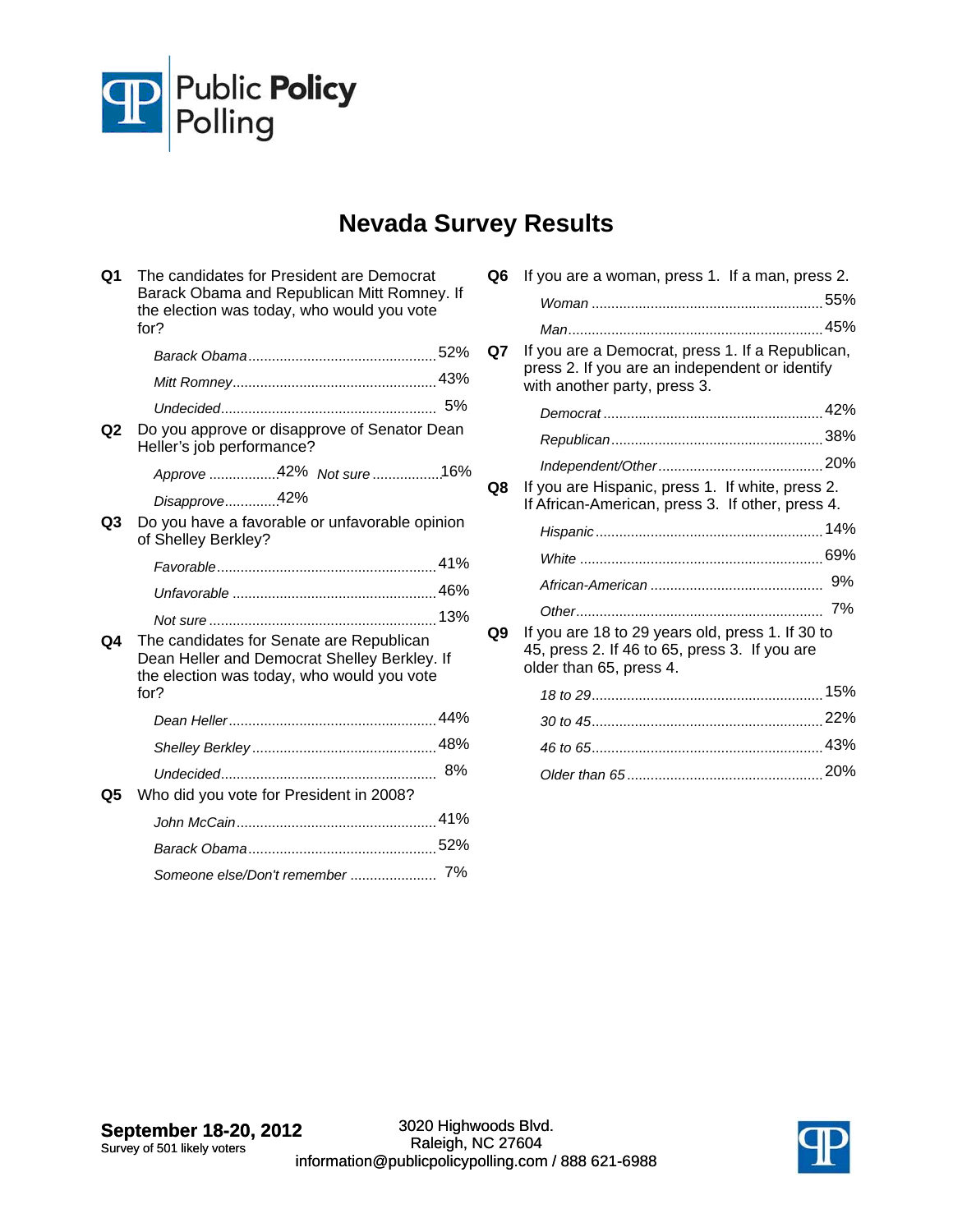

|                    |      | <b>2008 Vote</b> |     |                                            |  |  |
|--------------------|------|------------------|-----|--------------------------------------------|--|--|
|                    | Base | McCain Obama     |     | John Barack Someone else/Don't<br>remember |  |  |
| Obama/Romney       |      |                  |     |                                            |  |  |
| Barack Obama 52%   |      | 13%              | 87% | 20%                                        |  |  |
| <b>Mitt Romney</b> | 43%  | 84%              | 10% | 54%                                        |  |  |
| <b>Undecided</b>   | 5%   | 2%               | 3%  | 26%                                        |  |  |

|                        |             |              | <b>2008 Vote</b> |                                            |  |  |  |
|------------------------|-------------|--------------|------------------|--------------------------------------------|--|--|--|
|                        | <b>Base</b> | McCain Obama |                  | John Barack Someone else/Don't<br>remember |  |  |  |
| <b>Heller Approval</b> |             |              |                  |                                            |  |  |  |
| Approve 42%            |             | 76%          | 15%              | 36%                                        |  |  |  |
| Disapprove 42%         |             | 13%          | 68%              | 26%                                        |  |  |  |
| Not sure 16%           |             | 10%          | 17%              | 38%                                        |  |  |  |

|                             |      |              | <b>2008 Vote</b> |                                            |  |  |  |
|-----------------------------|------|--------------|------------------|--------------------------------------------|--|--|--|
|                             | Base | McCain Obama |                  | John Barack Someone else/Don't<br>remember |  |  |  |
| <b>Berkley Favorability</b> |      |              |                  |                                            |  |  |  |
| Favorable 41%               |      | 11%          | 67%              | 20%                                        |  |  |  |
| Unfavorable 46%             |      | 78%          | 21%              | 42%                                        |  |  |  |
| Not sure 13%                |      | 11%          | 12%              | 37%                                        |  |  |  |

|                        |      |              | <b>2008 Vote</b> |                                            |  |  |  |
|------------------------|------|--------------|------------------|--------------------------------------------|--|--|--|
|                        | Base | McCain Obama |                  | John Barack Someone else/Don't<br>remember |  |  |  |
| Heller/Berkley         |      |              |                  |                                            |  |  |  |
| Dean Heller   44%      |      | 83%          | 14%              | 41%                                        |  |  |  |
| <b>Shelley Berkley</b> | 48%  | 12%          | 80%              | 22%                                        |  |  |  |
| <b>Undecided</b>       | 8%   | 5%           | 6%               | 37%                                        |  |  |  |

**Crosstabs**

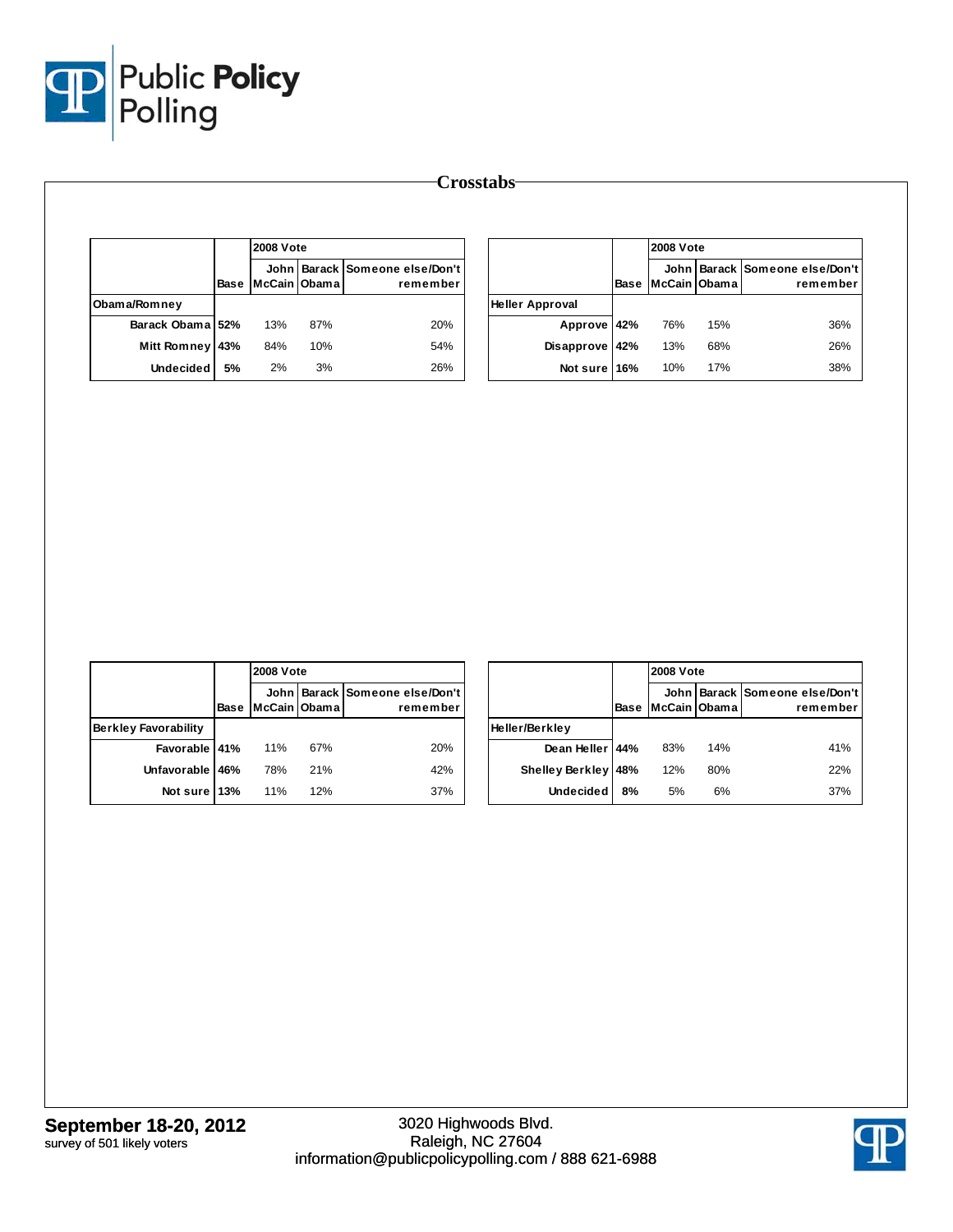

## **Crosstabs**

|                    |     | Gender            |     |
|--------------------|-----|-------------------|-----|
|                    |     | <b>Base Woman</b> | Man |
| Obama/Romney       |     |                   |     |
| Barack Obama 52%   |     | 55%               | 48% |
| <b>Mitt Romney</b> | 43% | 41%               | 46% |
| Undecided          | .5% | 4%                | 6%  |

|                        |             | Gender       |     |
|------------------------|-------------|--------------|-----|
|                        | <b>Base</b> | <b>Woman</b> | Man |
| <b>Heller Approval</b> |             |              |     |
| Approve 42%            |             | 39%          | 45% |
| Disapprove             | 42%         | 44%          | 41% |
| Not sure               | 16%         | 17%          | 14% |

|                             |     | Gender       |     |
|-----------------------------|-----|--------------|-----|
|                             |     | Base   Woman | Man |
| <b>Berkley Favorability</b> |     |              |     |
| Favorable 41%               |     | 43%          | 39% |
| Unfavorable   46%           |     | 43%          | 49% |
| Not sure                    | 13% | 14%          | 12% |

|                        |             | Gender       |     |
|------------------------|-------------|--------------|-----|
|                        | <b>Base</b> | <b>Woman</b> | Man |
| Heller/Berkley         |             |              |     |
| Dean Heller 44%        |             | 41%          | 49% |
| <b>Shelley Berkley</b> | 48%         | 51%          | 44% |
| <b>Undecided</b>       | 8%          | 8%           | 7%  |

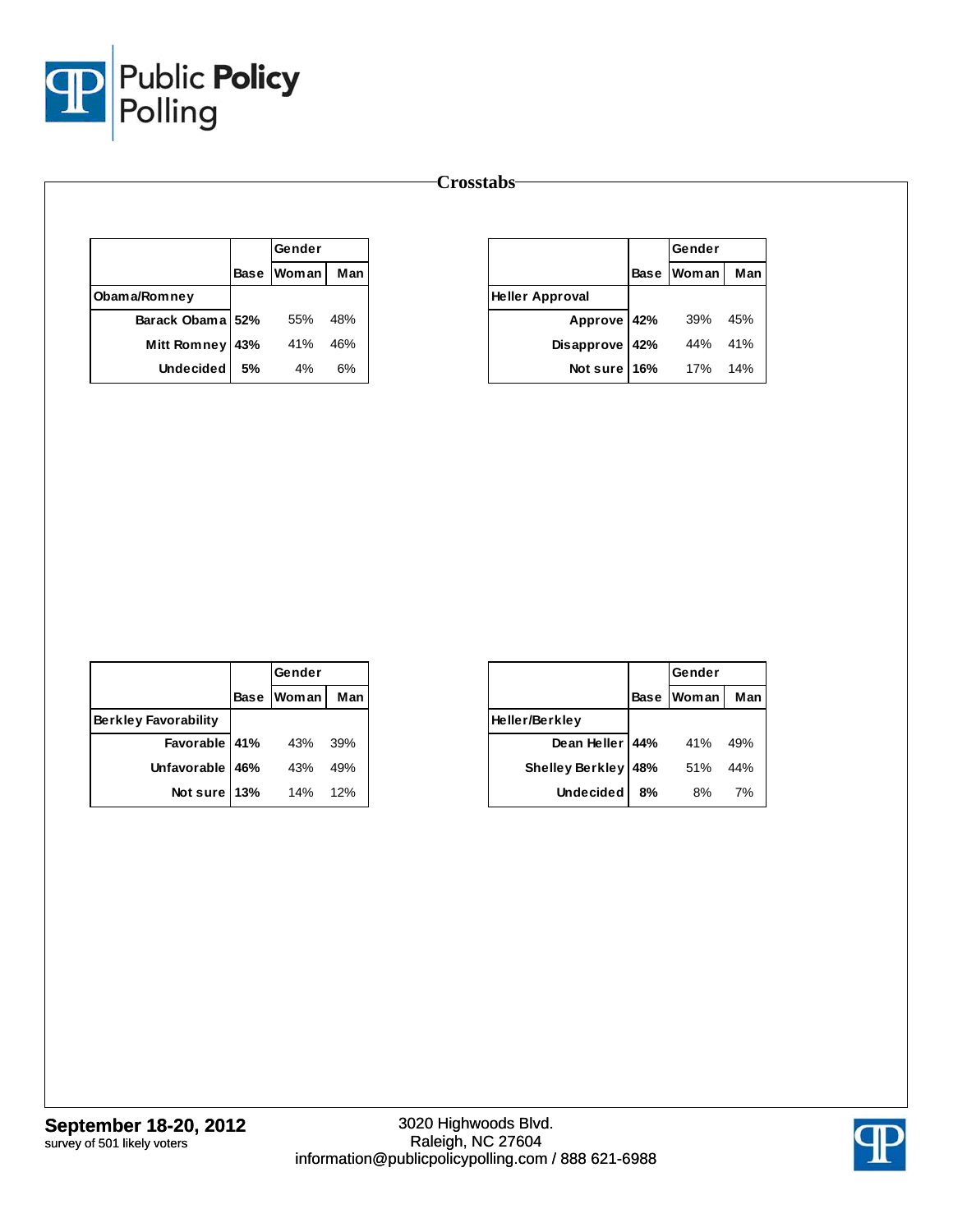

|                  |             | Party |     |                                       |                        | Party |     |                                            |
|------------------|-------------|-------|-----|---------------------------------------|------------------------|-------|-----|--------------------------------------------|
|                  | <b>Base</b> |       |     | Democrat Republican Independent/Other |                        |       |     | Base Democrat Republican Independent/Other |
| Obama/Romney     |             |       |     |                                       | <b>Heller Approval</b> |       |     |                                            |
| Barack Obama 52% |             | 85%   | 14% | 52%                                   | Approve 42%            | 16%   | 75% | 33%                                        |
| Mitt Romney 43%  |             | 10%   | 84% | 37%                                   | Disapprove 42%         | 68%   | 15% | 41%                                        |
| <b>Undecided</b> | 5%          | 5%    | 1%  | 11%                                   | Not sure 16%           | 16%   | 11% | 25%                                        |

|                             |      | Party |     |                                       |  |  |  |
|-----------------------------|------|-------|-----|---------------------------------------|--|--|--|
|                             | Base |       |     | Democrat Republican Independent/Other |  |  |  |
| <b>Berkley Favorability</b> |      |       |     |                                       |  |  |  |
| Favorable 41%               |      | 71%   | 9%  | 37%                                   |  |  |  |
| Unfavorable 46%             |      | 17%   | 79% | 45%                                   |  |  |  |
| Not sure 13%                |      | 12%   | 12% | 18%                                   |  |  |  |

|                     |             | Party |     |                                       |  |  |  |  |  |  |
|---------------------|-------------|-------|-----|---------------------------------------|--|--|--|--|--|--|
|                     | <b>Base</b> |       |     | Democrat Republican Independent/Other |  |  |  |  |  |  |
| Heller/Berkley      |             |       |     |                                       |  |  |  |  |  |  |
| Dean Heller 44%     |             | 11%   | 84% | 40%                                   |  |  |  |  |  |  |
| Shelley Berkley 48% |             | 85%   | 10% | 41%                                   |  |  |  |  |  |  |
| <b>Undecided</b>    | 8%          | 4%    | 6%  | 19%                                   |  |  |  |  |  |  |

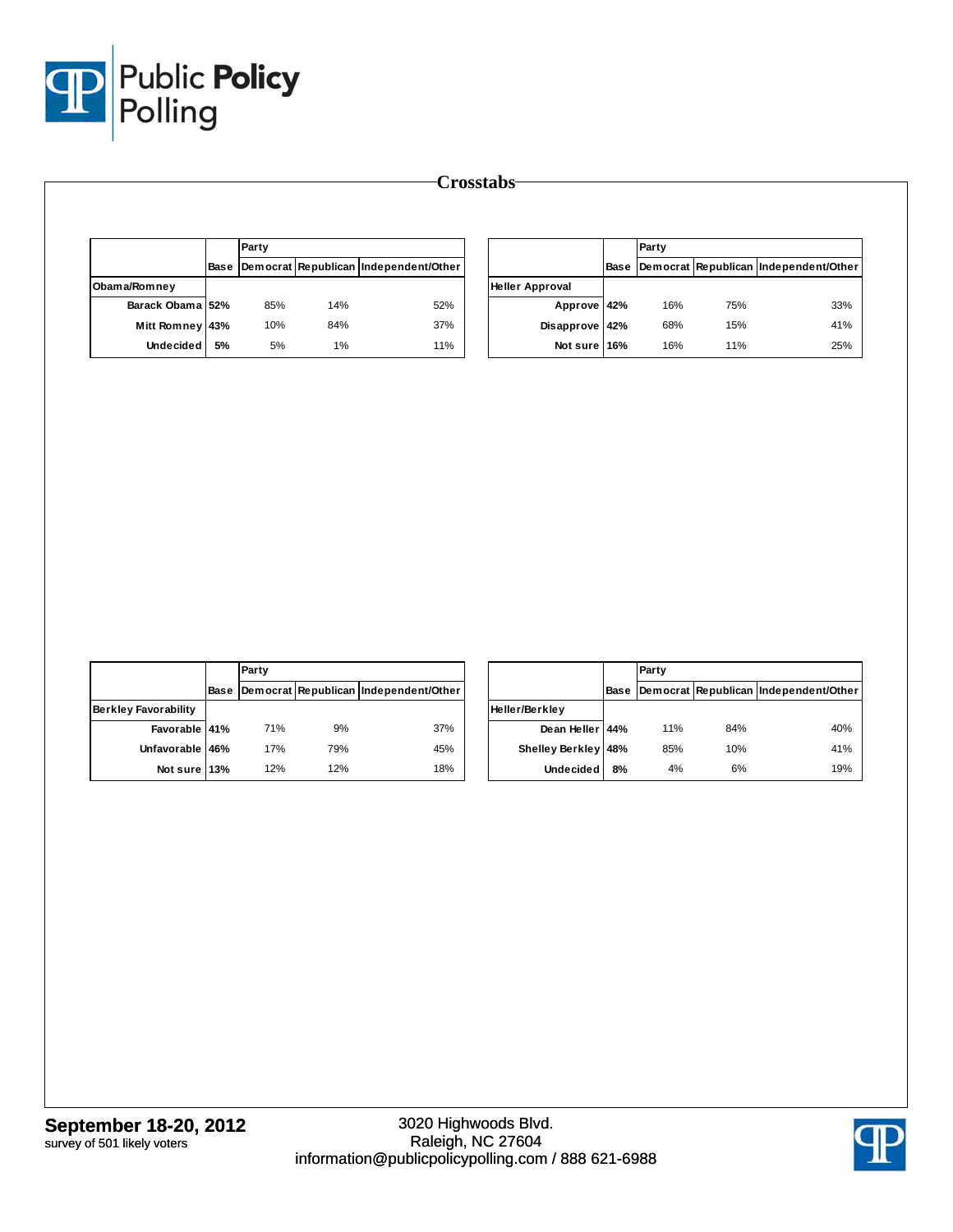

| Crosstabs <sup>-</sup> |    |      |     |                                                        |     |                        |             |      |     |                                           |     |
|------------------------|----|------|-----|--------------------------------------------------------|-----|------------------------|-------------|------|-----|-------------------------------------------|-----|
|                        |    | Race |     |                                                        |     |                        |             | Race |     |                                           |     |
|                        |    |      |     | African-<br>Base   Hispanic   White   American   Other |     |                        | <b>Base</b> |      |     | African-<br>Hispanic White American Other |     |
| Obama/Romney           |    |      |     |                                                        |     | <b>Heller Approval</b> |             |      |     |                                           |     |
| Barack Obama 52%       |    | 68%  | 45% | 81%                                                    | 44% | Approve 42%            |             | 40%  | 45% | 19%                                       | 40% |
| Mitt Romney 43%        |    | 25%  | 52% | 10%                                                    | 44% | Disapprove 42%         |             | 42%  | 42% | 59%                                       | 29% |
| <b>Undecided</b>       | 5% | 7%   | 3%  | 9%                                                     | 12% | Not sure I             | 16%         | 18%  | 13% | 22%                                       | 31% |

|                      | Race |     |                                                        |     |                     | Race |     |     |                                                        |     |
|----------------------|------|-----|--------------------------------------------------------|-----|---------------------|------|-----|-----|--------------------------------------------------------|-----|
|                      |      |     | African-<br>Base   Hispanic   White   American   Other |     |                     |      |     |     | African-<br> Base  Hispanic   White   American   Other |     |
| Berkley Favorability |      |     |                                                        |     | Heller/Berkley      |      |     |     |                                                        |     |
| Favorable 41%        | 52%  | 38% | 60%                                                    | 21% | Dean Heller   44%   |      | 29% | 52% | 10%                                                    | 42% |
| Unfavorable 46%      | 37%  | 50% | 26%                                                    | 47% | Shelley Berkley 48% |      | 57% | 42% | 81%                                                    | 42% |
| Not sure 13%         | 11%  | 12% | 14%                                                    | 32% | Undecided           | 8%   | 13% | 6%  | 9%                                                     | 16% |